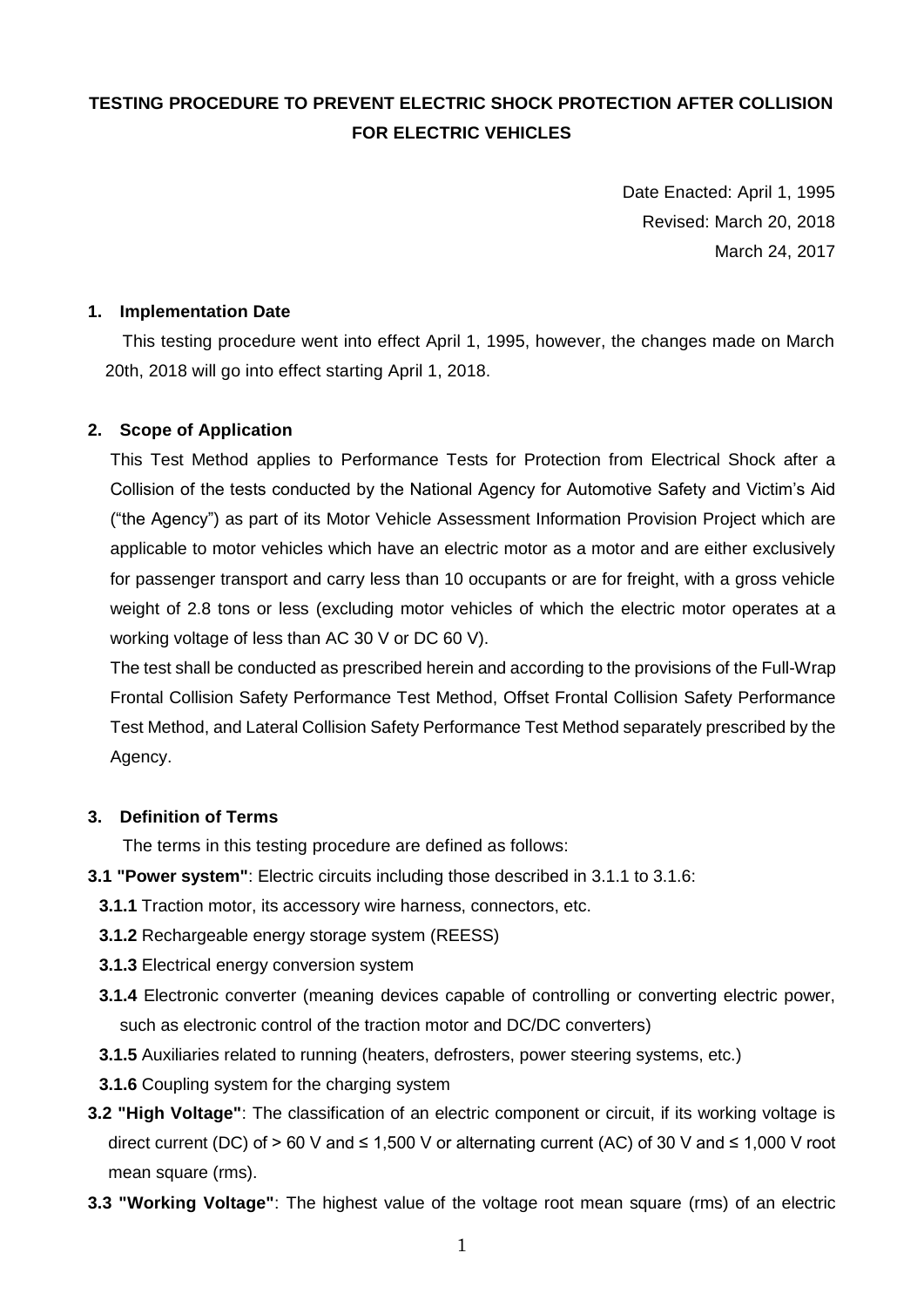circuit, specified by the manufacturer, which may occur between any conductive parts in open circuit conditions or under normal operating conditions. If the electric circuit is divided by galvanic isolation, the working voltage is defined for each divided circuit, respectively.

- **3.4 "Rechargeable Energy Storage System (REESS)"**: The rechargeable energy storage system which provides electrical energy to the electric motor for propulsion.
- **3.5 "Coupling System for the Charging System"**: The electric circuit mainly used for charging the rechargeable energy storage system (REESS) from an external electrical power supply and is divided from the power system by galvanic isolation except when connected with an external power supply with a contactor or isolation transformer that opens or closes the electric circuit that includes the items indicated in 3.5.1 to 3.5.3 below:
	- **3.5.1** Vehicle inlet (meaning part of the vehicle connected to the external power supply)
	- **3.5.2** Wire harness, connectors, etc. between the vehicle inlet and the power system
	- **3.5.3** Electric circuits galvanically connected to the electric circuits prescribed in paragraphs 3.5.1 and 3.5.2
- **3.6 "External Power Supply"**: Alternating or direct current electric power supply outside the vehicle.
- **3.7 "Cabin"**: The space for occupant accommodation, bounded by the roof, floor, side walls, doors, outside glazing, front bulkhead, and rear bulkhead, or rear gate as well as the electrical protection barriers and enclosures provided for protecting the occupants from direct contact with the live parts of the power system.
- **3.8 "Direct Contact"**: The contact of persons with the live parts of the power system.
- **3.9 "Live Parts"**: Conductive part(s) intended to be electrically energized in normal use.
- **3.10 "Indirect Contact"**: The contact of persons with exposed conductive parts.
- **3.11 "Protection Degree IPXXB"**: What is defined in Attachment 1, "Protection from Direct Contact with Live Parts of Power System."
- **3.12 "Exposed Conductive Part"**: Among the conductive parts which normally are not electrically energized but may become so under isolation failure conditions ("potential conductive parts"), those which can be easily touched without using tools. In such a case, whether the part can be easily touched or not is judged based on whether the part has a structure of protection degree IPXXB.
- **3.13 "Isolation Resistance"**: Isolation between the live parts of the power system and exposed conductive parts that can be touched and isolation between the live parts of the power system and electrical chassis.
- **3.14 "Residual Voltage":** The voltage between  $(V_b)$  the positive side  $(V_2)$  and the negative side  $(V_1)$ of a high-voltage bus prescribed in Attachment 3 (on a vehicle with an automatic disconnect, the electric circuit on the side of the traction motor) and the electrical chassis; and the voltage between the positive side ( $V_2$ ) and the negative side ( $V_1$ ) of a high-voltage bus (on a vehicle with an automatic disconnect, the electric circuit on the side of the traction motor), measured between 5 and 60 seconds after a collision.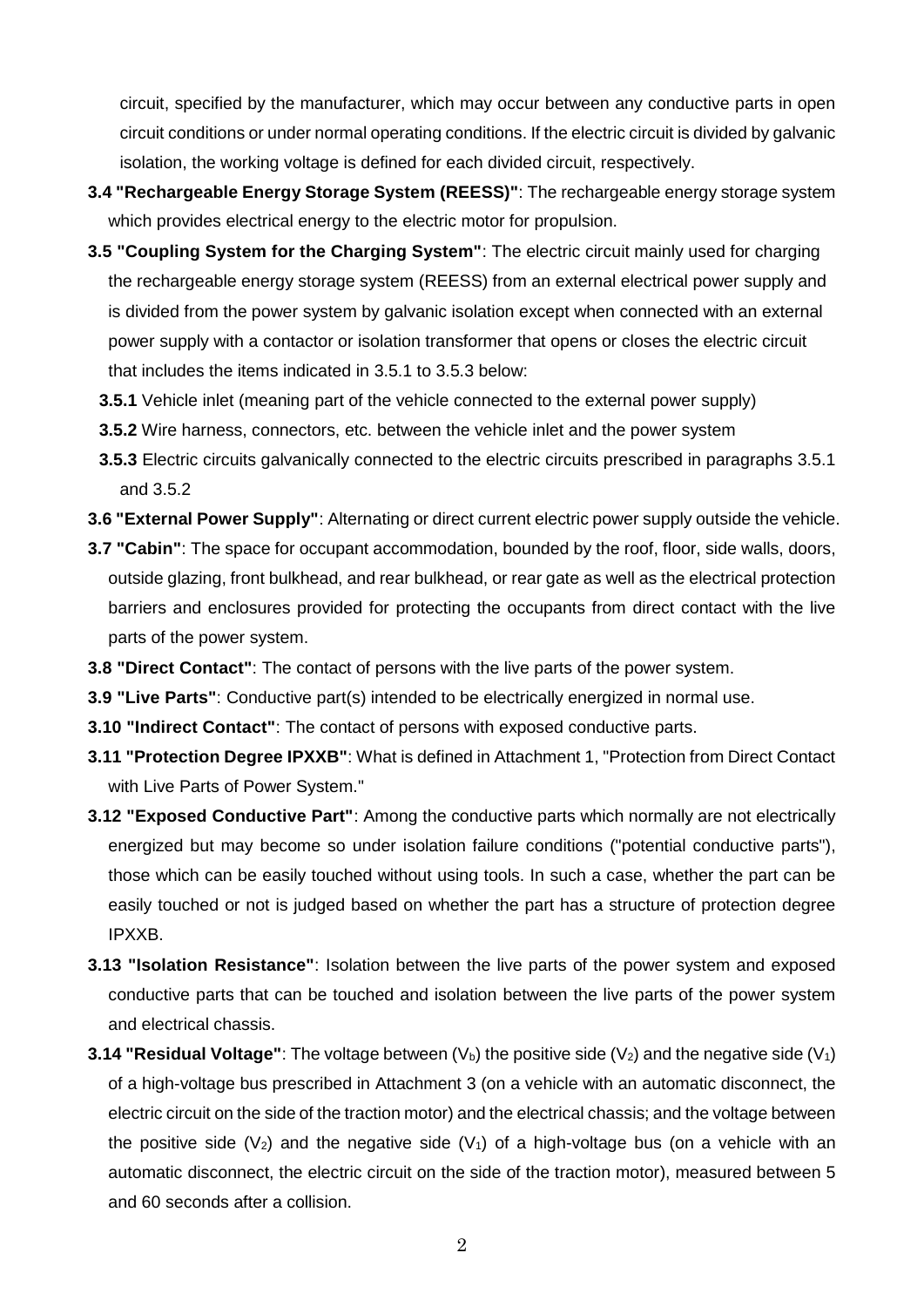- **3.15 "Residual Energy"**: The energy present in the high-voltage parts of the power system measured between 5 and 60 seconds after a collision.
- **3.16 "Electrical Circuit"**: An assembly of connected live parts of the power system which is designed to be electrically energized in normal operation.
- **3.17 "High-Voltage Bus"**: The electric circuit, including the coupling system for charging the REESS, that operates on a high voltage.
- **3.18 "Electrical Circuit on the REESS Side"**: The part of the power system electric circuits, disconnected by the automatic disconnect, which includes the coupling system for charging the RESS.
- **3.19 "Electrical Circuit on the side of the Traction Motor"**: The part of the power system electric circuits disconnected by the automatic disconnect which includes the traction motor.
- **3.20 "Automatic Disconnect"**: A device that, when sensing an impact from a collision, separates the RESS side circuits from the traction motor side circuits.
- **3.21 "Electrical Chassis"**: A set made of conductive parts electrically linked together, whose electrical potential is taken as a reference.
- **3.22 "Electrical Energy Convergence System"**: A system (e.g. fuel cell) that generates and provides electrical energy for electrical propulsion.
- **3.23 "Electrical Protection Barrier"**: The part providing protection against direct contact, from any direction, with the high-voltage live parts.
- **3.24 "Enclosure"**: The part enclosing the internal units and providing protection against contact from any direction.
- **3.25 "Open Type Traction Battery"**: A type of battery requiring liquid and generating hydrogen gas released to the atmosphere.

## **4. Test Preparation**

## **4.1 Data Provision from the Manufacturer, etc.**

Manufacturers shall submit to NASVA in advance the following data necessary to prepare the test.

- (1) Appendix 1
- (2) Special matters to be confirmed concerning the test preparation and measurement procedure (confirmation relating to the test preparation and measurement method specific to the vehicle type being tested or certain vehicle types including the vehicle type.)

#### **5. Test Conditions**

## **5.1 Test Vehicle Conditions**

## **5.1.1 Rechargeable Energy Storage System (RESS)**

The rechargeable energy storage system (RESS) shall be charged to its normal state of operation prescribed by the manufacturer, etc. Furthermore, if the RESS is an open type traction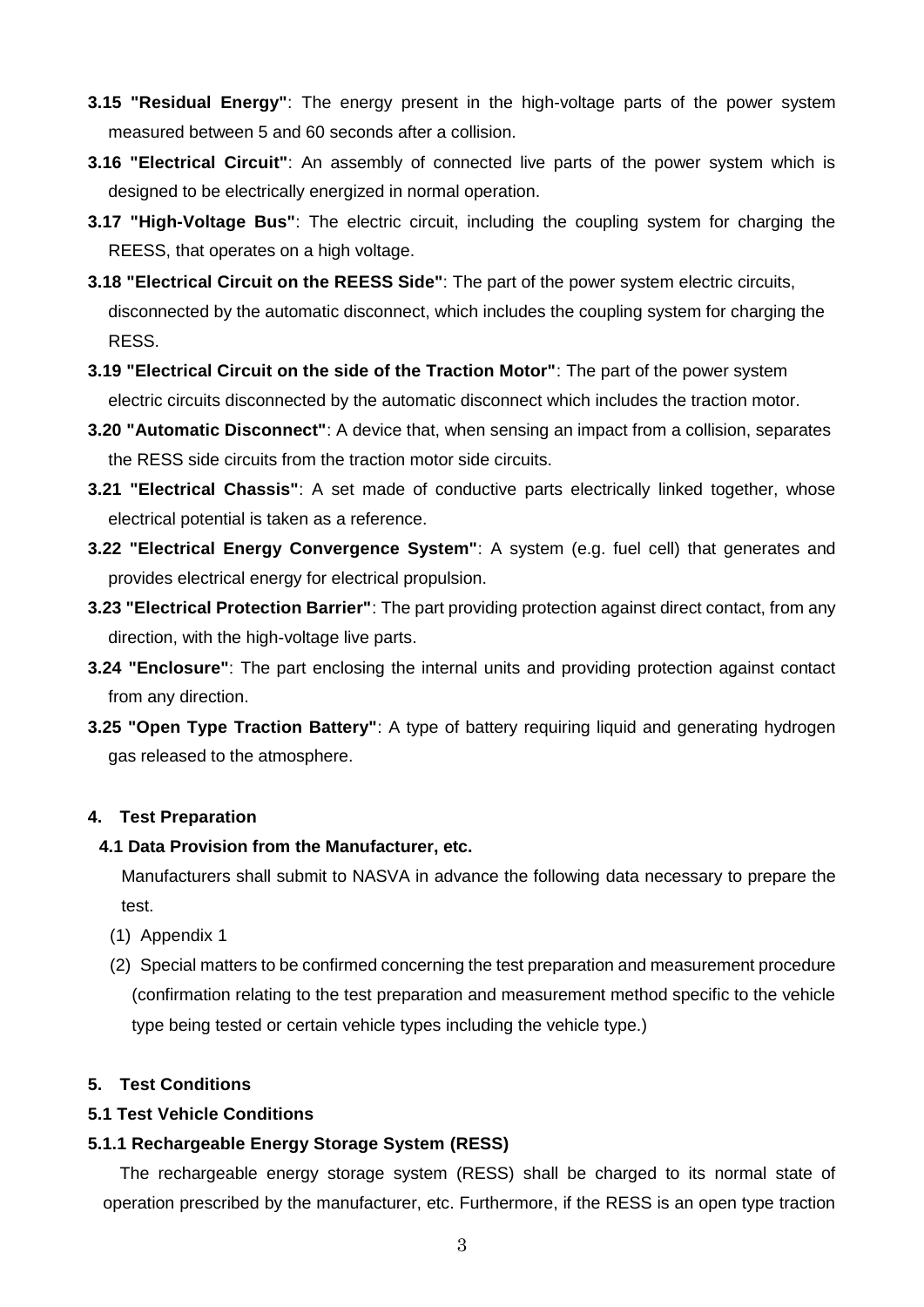battery that is open to the atmosphere and needs water refilling, it shall be filled with electrolyte to the prescribed maximum amount.

### **5.1.2 Electronic Converter**

The vehicle shall be subjected to a collision test with the electronic converter turned off, the working principle of the electronic converter having been clearly presented. To do so, other than turning the electronic converter off, necessary modification may be added such as modification of software programs.

### **5.1.3 Automatic Disconnect**

The automatic disconnect shall operate normally upon collision; provided, however, that, in conducting the test, if NASVA finds that operating conditions of the automatic disconnect prescribed by the manufacturer are not satisfied, the test may be conducted with the electric circuit on the RESS side disconnected from the electric circuit on the side of the traction motor.

### **5.2 Preliminary Preparations**

## **5.2.1 Indicator Lamp Confirming the Operation of the Automatic Disconnect**

A lamp allowing the state of operation of the automatic disconnect to be confirmed from outside the vehicle shall be provided at a conspicuous location on the side rear part of the vehicle to be tested; provided, however, that this shall not apply when the state of operation of the automatic disconnect can be confirmed easily with an operation indicator lamp provided inside the compartment.

#### **5.2.2 Requirements for Protection from Electric Shock**

Before conducting the test, the testing service shall make the preparations prescribed in paragraph 5.2.2.1; provided, however, that when offered by the manufacturer, the preparations prescribed in paragraphs 5.2.2.2 to 5.2.2.4 shall be made.

#### **5.2.2.1 Preparing for Measuring Indirect Contact**

- **5.2.2.1.1** Points for measuring the resistance between conductive parts (except for the coupling system for the charging system) and the electrical chassis shall be determined. Necessary modifications may be made as appropriate so that resistance can be measured easily after the test.
- **5.2.2.1.2** The value of resistance shall be measured between the measurement points determined above and recorded in Appendix 2.

## **5.2.2.2 Preparing for Measuring Isolation Resistance**

**5.2.2.2.1** The points for measuring the isolation resistance between the live part of the power system (except for the coupling system for the charging system) and exposed conductive parts that might come into contact with the test probe, and between the live part of the power system and the electrical chassis, shall be determined. Modifications may be made as appropriate so that resistance can be measured easily after the test.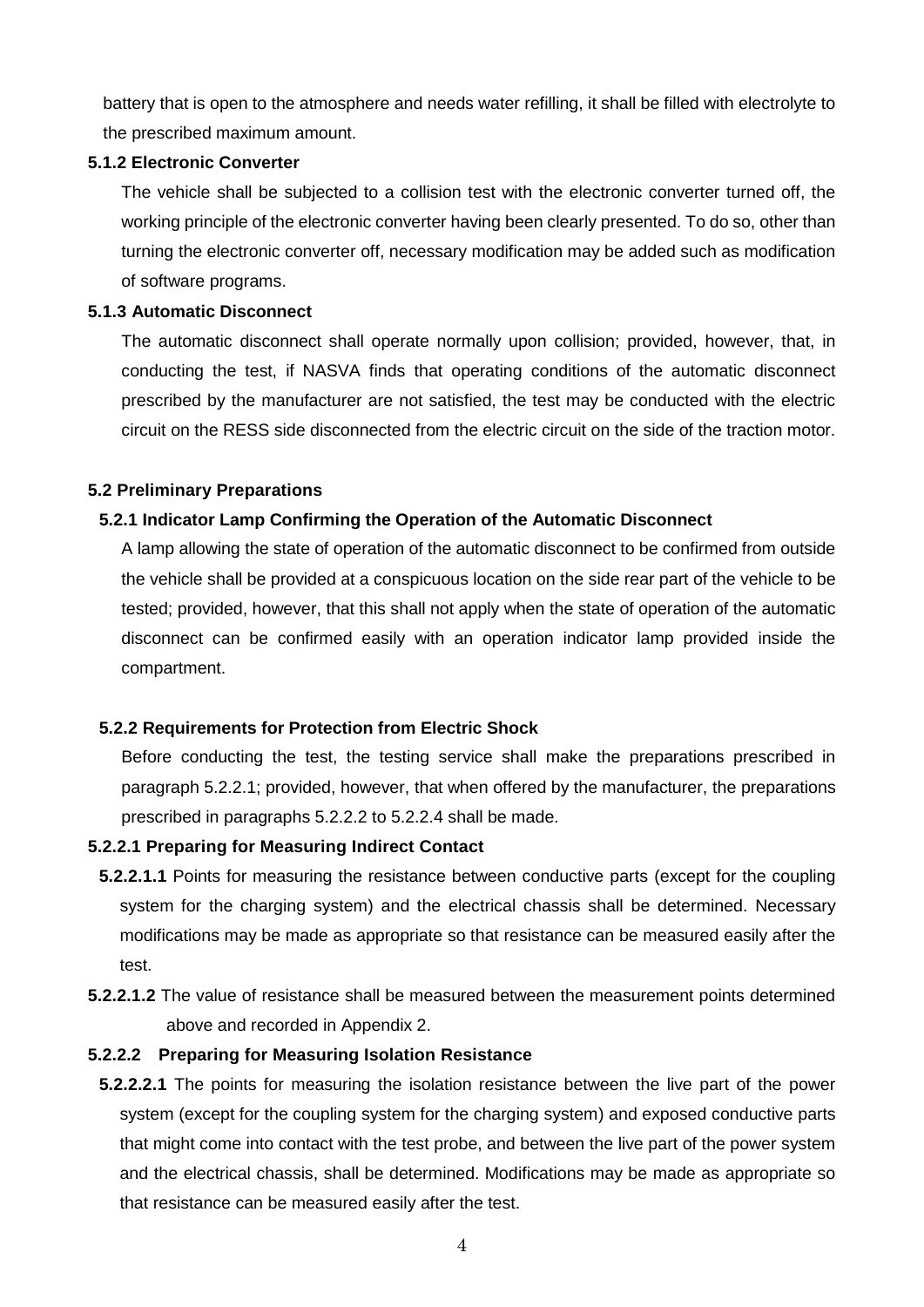**5.2.2.2.2** The value of isolation resistance shall be measured between the measurement points determined above and recorded in Appendix 2.

## **5.2.2.2.3 Stabilizing the Isolation Resistance**

When the values measured above are found to be unstable due to the operation of the isolation resistance drop alarm, etc., modifications necessary for measurement may be made as needed by turning off or removing such devices. When removing such a device, it shall be demonstrated with drawings, etc. that such removal does not affect the isolation resistance between the live part of the power system and the electrical chassis.

### **5.2.2.3 Measuring the Residual Voltage**

- **5.2.2.3.1** The points for measuring the voltage in the high-voltage bus shall be determined.
- **5.2.2.3.2** After consulting the manufacturer and NASVA, a device shall be installed that allows the voltage in the high-voltage bus to be measured at any time and the results shall be recorded as necessary.

#### **5.2.2.4. Measuring the Residual Energy**

- **5.2.2.4.1** The points for measuring the residual energy inside the high-voltage parts of the power system in the high-voltage bus shall be determined.
- **5.2.2.4.2** After consulting the manufacturer and NASVA, a device shall be installed that allows the voltage in the high-voltage bus to be measured at any time and the results shall be recorded as necessary.

#### **5.2.3 Electrical Protection Barriers and Enclosures**

An appropriate paint shall be applied to the electrical protection barriers and enclosures to allow checking for the leakage of electrolyte from the rechargeable energy storage system (REESS) after a collision as necessary.

#### **5.2.4 Electrolyte and Other Aggregates**

Aggregates other than electrolyte (substitute liquids for oil, fuel, etc.) shall be colored so that they can be distinguished or separated from electrolyte as necessary.

## **6. Recording, Measurement Items, and Measurement Range**

#### **6.1 Activation of Automatic Disconnect**

After the collision test, whether the automatic disconnect was activated or not shall be checked and the result shall be recorded.

#### **6.2 Requirements for Protection from Electric Shock**

#### **6.2.1 Requirements Regarding Direct Contact**

After the collision test, it shall be checked whether the test probe came in direct contact with the live parts (except for the coupling system for the charging system) of the power system (except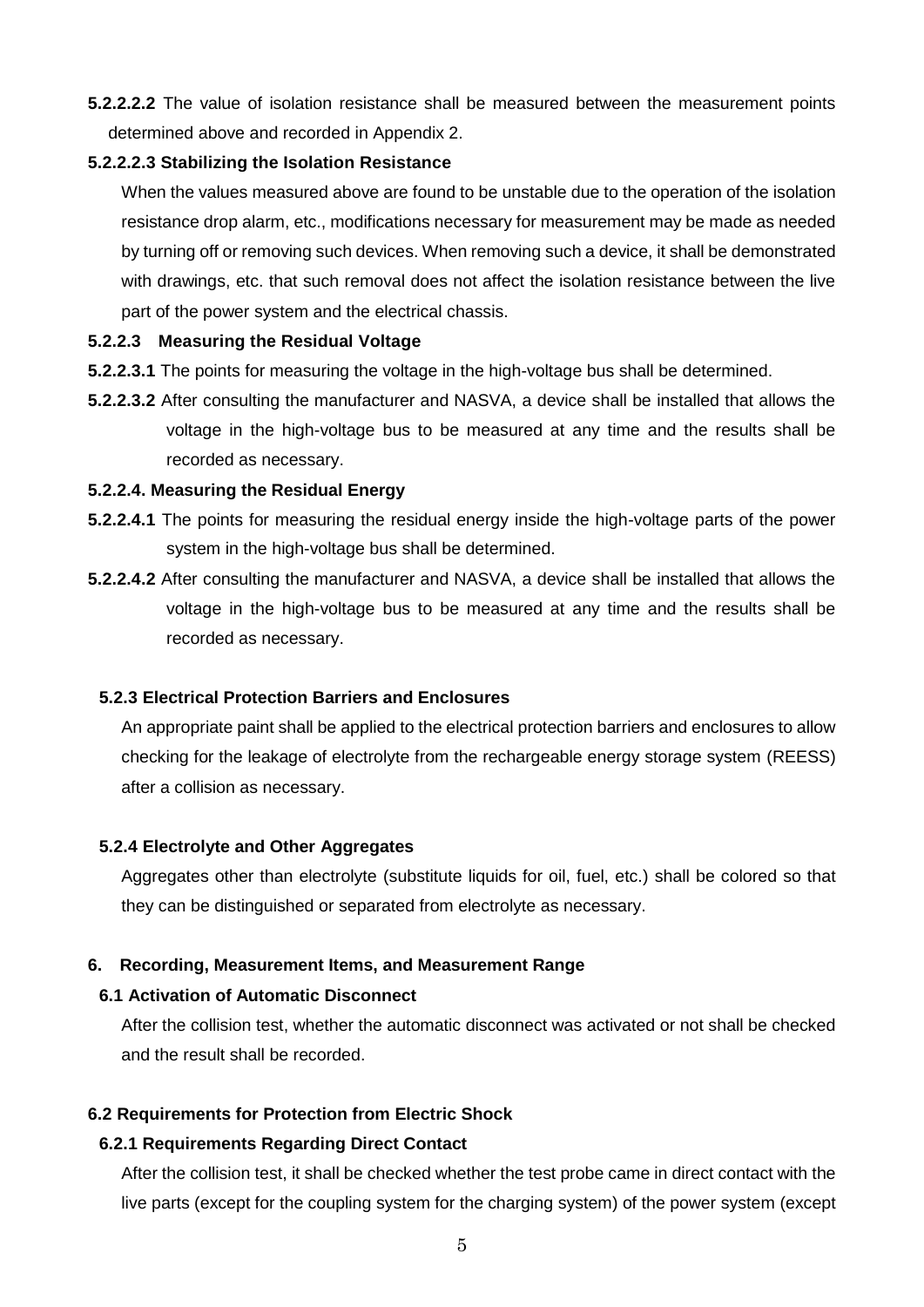for the coupling system for the charging system) according to Attachment 1" Protection from Direct Contact with Live Parts of Power System, and the results shall be recorded; provided, however, that this shall not apply when protection from electric shock is checked as prescribed in paragraphs 6.2.4 and 6.2.5.

#### **6.2.2 Requirements Regarding Indirect Contact**

After the collision test, measurements shall be made of resistance between the conductive parts determined before the test and the electrical chassis, except for the coupling system for the charging system, and it shall be checked where the conductive parts are located (whether there are inside or outside the cabin) as well as whether they are exposed conductive parts or not, and the results shall be recorded.

### **6.2.3 Requirements Regarding Isolation Resistance**

If necessary from Paragraph 5.2.2, after the collision test, the isolation resistance between the live parts of the power system (except for the coupling system for the charging system) determined before the test and the exposed conductive parts that came into contact with the test probe, and between the live parts of the power system (except for the coupling system for the charging system) and the electrical chassis, except for the coupling system for the charging system, shall be measured according to Attachment 2: Measurement of Isolation Resistance, and the results shall be recorded.

### **6.2.4 Requirements Regarding Residual Voltage**

If necessary from Paragraph 5.2.2, the maximum voltage shall be measured at a point in time between 5 seconds and 60 seconds after the collision and recorded. However, this excludes cases where protection from electric chock is confirmed as per Paragraph 6.2.1.

#### **6.2.5 Requirements Regarding Residual Energy**

If necessary from Paragraph 5.2.2, the maximum energy shall be measured and recorded at a point in time between 5 seconds and 60 seconds after the collision. However, this excludes cases where protection from electric chock is confirmed as per Paragraph 6.2.1.

# **6.3 Requirements Regarding Electrolyte Leakage from the Rechargeable Energy Storage System (REESS)**

The state of electrolyte leakage from the rechargeable energy storage system (REESS) shall be checked and recorded. Furthermore, if the system is an open type traction battery, this fact shall be recorded.

# **6.4 Requirements Regarding Fixation of the Rechargeable Energy Storage System (REESS)** The state of fixation of the rechargeable energy storage system (REESS) shall be checked and recorded.

#### **6.5 Photographed Data**

Immediately after the test, characteristic parts of the rechargeable energy storage system (REESS) that are associated with its safety (e.g. fixation of the system) and their state shall be observed and recorded (photographs taken).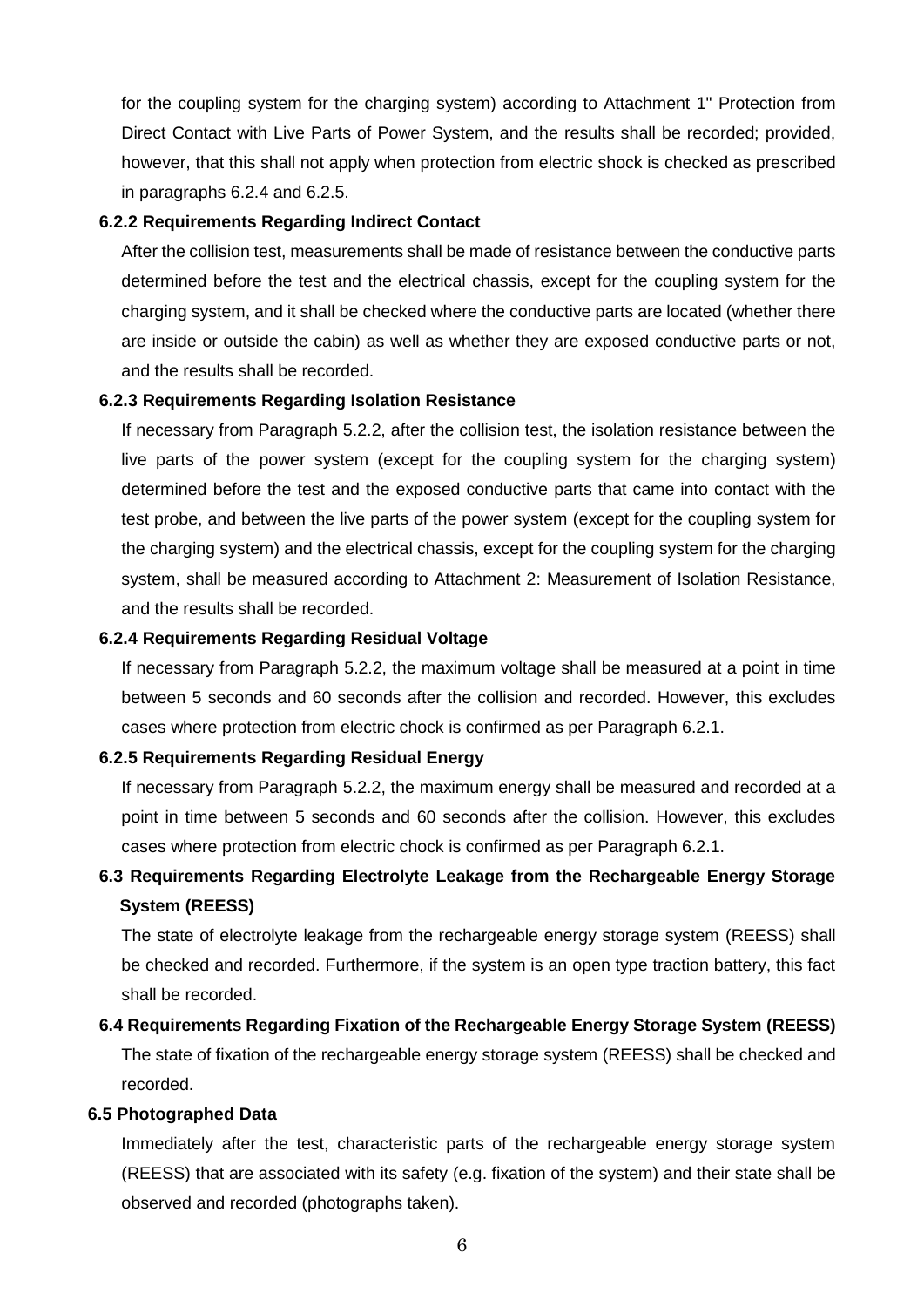## **7. Treatment of Measured Values, etc.**

(1) The measured values of exposed amount of electrolyte shall be rounded off to one decimal place in units of L.

- (2) The resistance between the exposed conductive parts and the electrical chassis shall be rounded off to four decimal places in units of Ω.
- (3) The working voltage shall be rounded off to one decimal place in units of V.

(4) The isolation resistance for 1 V of working voltage shall be rounded off to three significant figures.

- (5) The residual voltage shall be rounded off to one decimal place in units of V.
- (6) The residual energy shall be rounded off to two decimal places in module.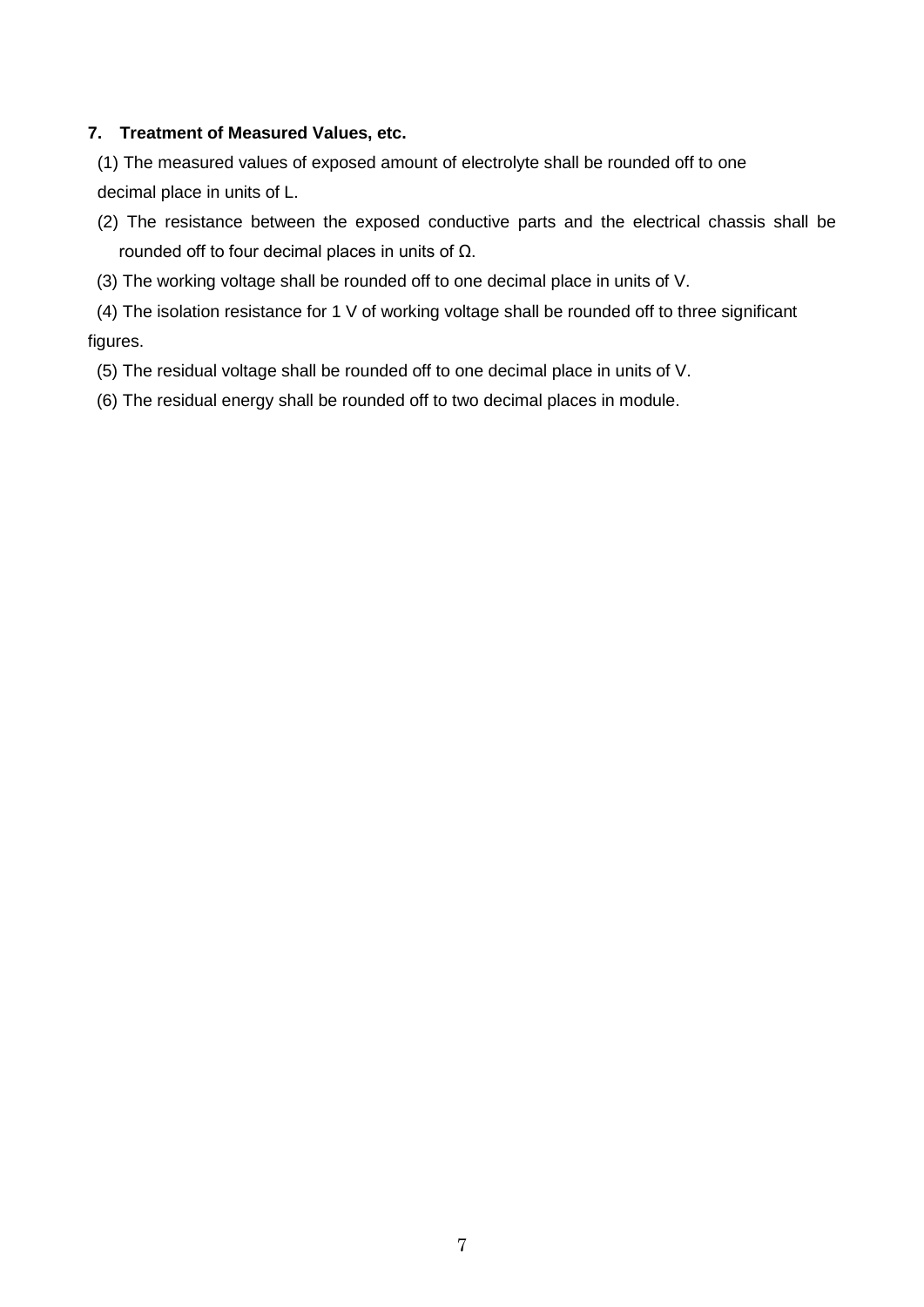# **ATTACHMENT 1: PROTECTION FROM DIRECT CONTACT WITH LIVE PARTS OF POWER SYSTEM.**

## **1. Overview**

Protection degree IPXXB regarding direct contact with the live parts of the power system (excluding the coupling system for the charging system) is as defined in this Attachment. Further, this Attachment applies to power systems of which the working voltage is not more than 1000 V for AC and 1500 V for DC. Furthermore, for the purpose of this Attachment, besides the live parts of the power system prescribed in paragraph 2.7 of the main text, the parts prescribed in paragraphs 1.1 and 1.2 below are also regarded as live parts of the power system and judged as such.

- **1.1** The live parts of the power system that are coated with varnish or paint alone; provided, however, that this shall not apply to those which use varnish or paint for isolation.
- **1.2** The live parts of the power system that are protected by oxidization or similar treatment.

## **2. Testing Conditions**

In principle, the test vehicle shall be in the state it was in immediately after the collision test.

## **2.1 Test Probe, etc.**

- **2.1.1** The test probe to be used to check the protection degree is as prescribed in Table 1.
- **2.1.2** When checking the contact of the test probe with high-voltage live parts inside the electrical barriers, enclosures, etc. by a signal indication circuit method, a low voltage power supply (of not less than 40 V and not more than 50 V) in series with a suitable lamp shall be connected between the test probe and high-voltage live parts.
- **2.1.3** Additionally, when a signal indication circuit method is used, the parts prescribed in paragraphs 1.1 and 1.2 above shall be covered with a conductive metallic film before the collision test and the metallic film shall be electrically connected to normal high-voltage live parts.

# **3. Test Method**

**3.1** Press the test probe against an opening of the electrical barriers, enclosures, etc. (meaning any gaps or openings in the electrical barriers, enclosures, etc. that are already present or that might be made when the test probe is pressed against them with the prescribed force) with the force prescribed in the "Test Force" column in Table 1.

**3.2** If possible, the movable parts inside the enclosure should be moved slowly.

**3.3** If the test probe partially or fully penetrates into the opening, the probe shall be placed in every position that can be touched to check whether it can be touched or not (whether the lamp lights if the signal indicator lamp method is used; the same shall apply hereinafter in this Attachment). In such cases, starting from the straight position, both joints of the test finger shall be rotated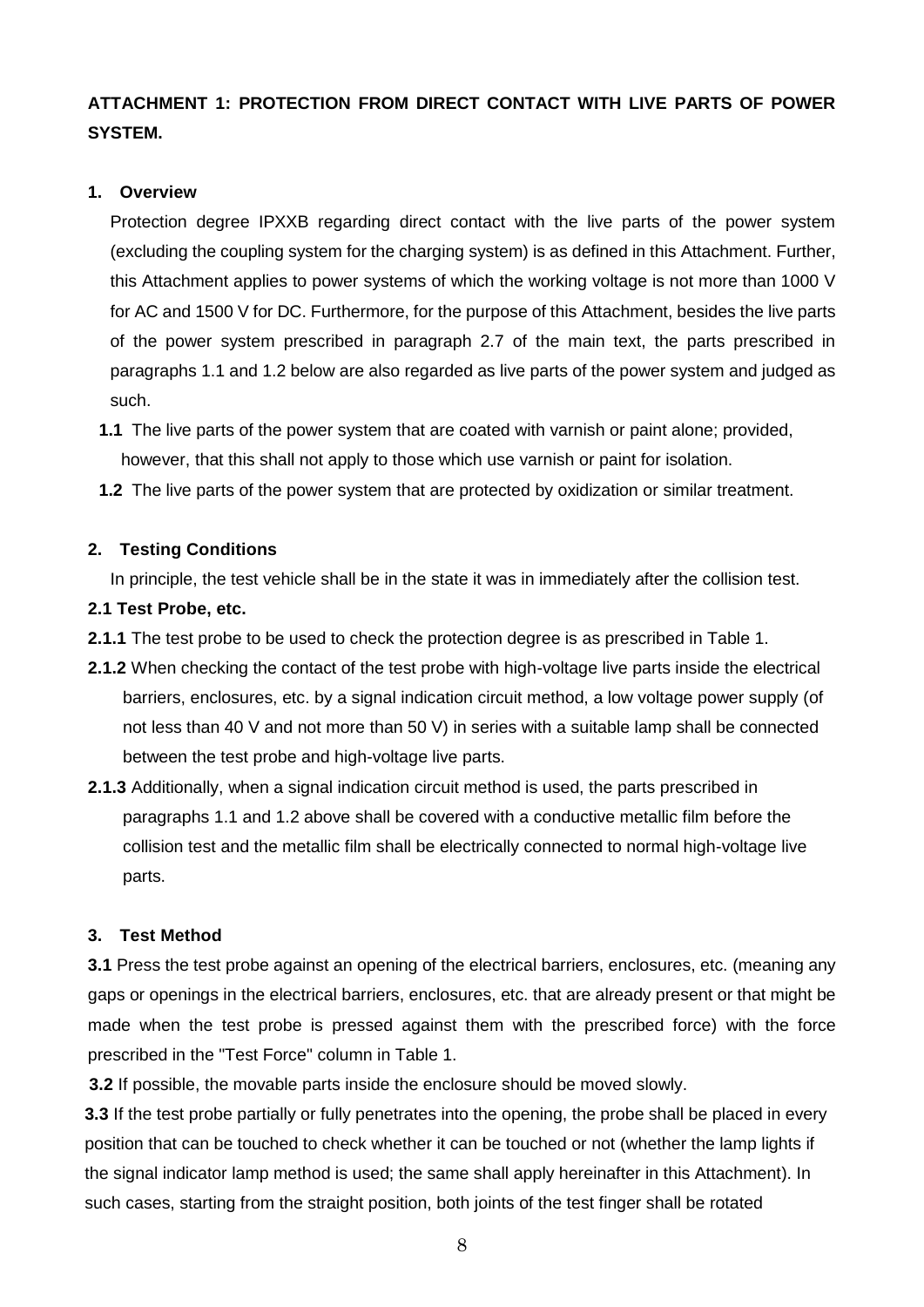progressively through an angle of 90 degrees with respect to the axis of the adjoining section of the finger and placed in every possible position to check whether it can touch them.

# **4. Criteria**

- **4.1** The test probe shall not be able to contact high-voltage live parts.
- **4.2** The stop face of the test probe shall not be able to fully penetrate into the electrical protection barriers or enclosures through any opening.
- **4.3** When checking for contact by the signal indicator circuit method, the lamp shall not light.

# Table 1: Test Probe

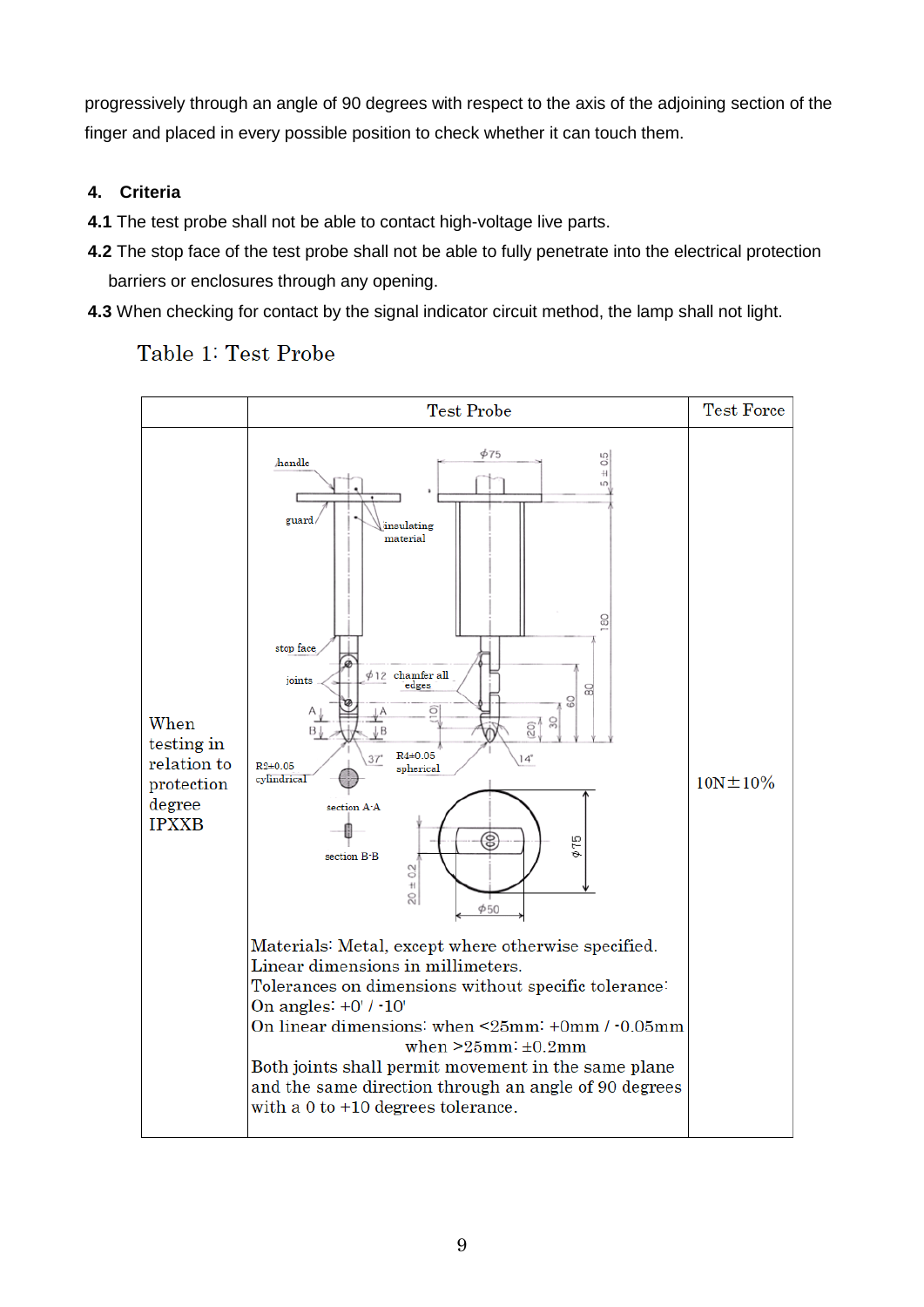### **ATTACHMENT 2: MEASUREMENT OF ISOLATION RESISTANCE**

Isolation resistance is measured by choosing either the method prescribed in paragraph 1 or paragraph 2 below as appropriate depending on the state of electric charge or isolation resistance of the live parts to be measured.

The range of electric circuits to be measured shall be clarified by submitting circuit drawings, etc. to NASVA and the testing service in advance.

Additionally, modifications necessary for measuring the isolation resistance may be made as appropriate such as removing the cover, extracting measuring lines, and modifying software programs. When conducting the measurements, care shall be taken regarding the risk of short circuiting and electric shock because the method involves directly handling high-voltage circuits.

#### **1. Measuring by Applying Direct Current from Outside**

#### **1.1 Measuring Tools**

To measure the isolation resistance, an isolation resistance tester that can apply a direct current higher than the working voltage of high-voltage circuits shall be used.

### **1.2 Measuring Method**

- **1.2.1** Connect an isolation resistance tester between the live parts and the electrical chassis or exposed conductive parts and apply a direct current higher than the working voltage of the high-voltage circuits; provided, however, that if parts may be damaged by overvoltage during measurement because the external direct current is combined with the voltage of the rechargeable energy storage system (REESS) or the isolation resistance tester cannot apply an appropriate voltage due to its properties, etc., measurements may be taken at a voltage lower than the working voltage or by removing relevant parts.
- **1.2.2** If measurement of the live parts of electric circuits to be measured shows that the requirement for isolation resistance is satisfied even taking the rechargeable energy storage system (REESS) into account or if the live parts to be measured are not charged, such measured values are regarded as values of isolation resistance. If the live parts to be measured are charged and the measured values do not satisfy the requirement for isolation resistance or the values of isolation resistance when the voltage of the REESS is taken into account do not satisfy the required isolation resistance, isolation resistance shall be measured by the method prescribed in paragraph 2.

#### **2. Measurement Using Internal Power Supply for Direct Current**

The isolation resistance between live parts (high-voltage bus) and the electrical chassis can be demonstrated either by measurement or by a combination of measurement and calculation.

- **2.1** When demonstrating isolation resistance by measurement, do the following:
- **2.1.1** Measure and record voltage  $(V_b)$  between the negative side and the positive side of the high-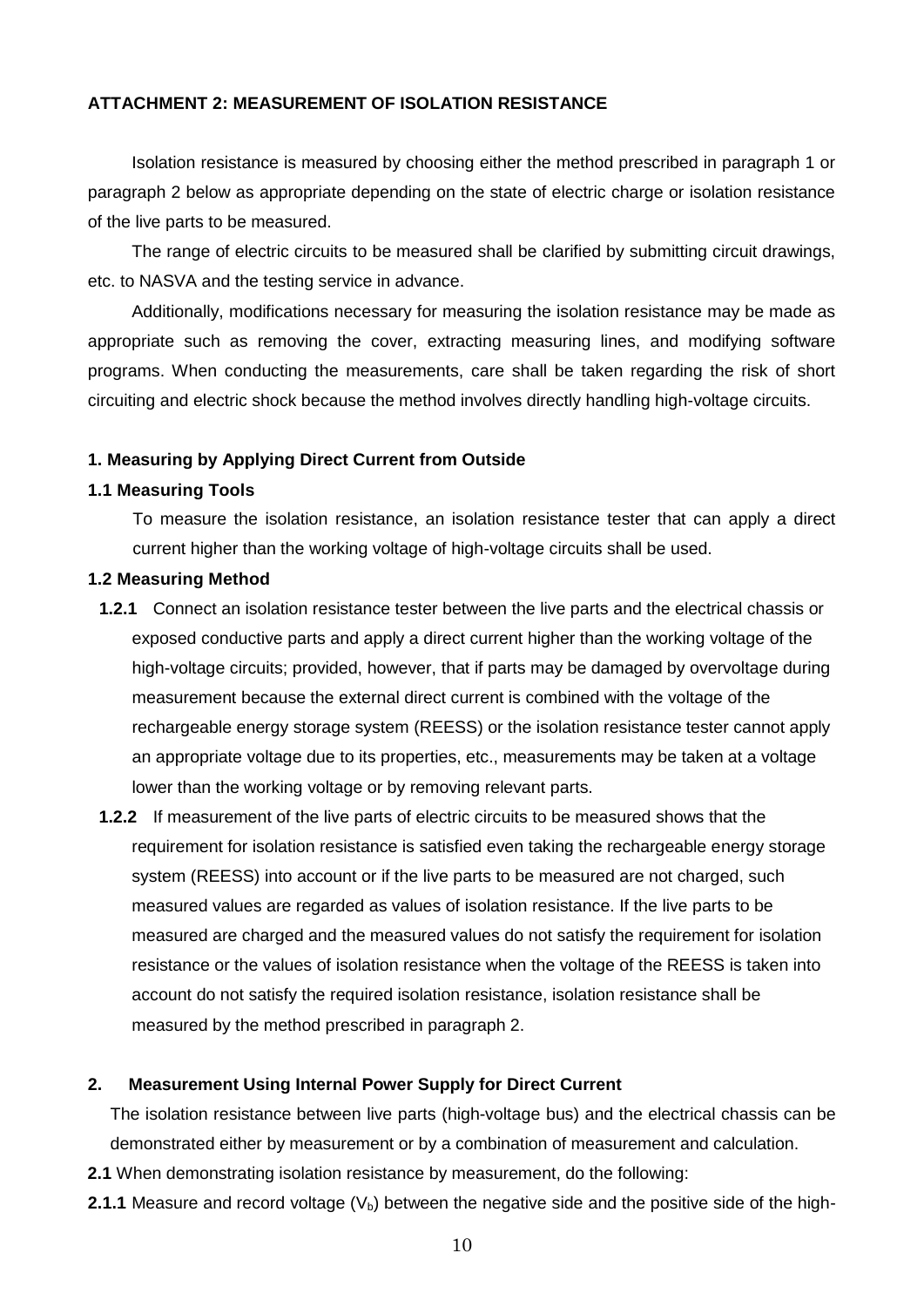voltage bus. (See Fig. 1 in Attachment 3.)

- **2.1.2** Measure and record voltage  $(V_1)$  between the negative side of the high-voltage bus and electrical chassis. (See Fig. 1 in Attachment 3.)
- **2.1.3** Measure and record voltage  $(V_2)$  between the positive side of the high-voltage bus and the electrical chassis. (See Fig. 1 in Attachment 3.)
- **2.1.4** If  $V_1$  is greater than or equal to  $V_2$
- **2.1.4.1** Insert a standard known resistance (R<sub>o</sub>) between the negative side of the high-voltage bus and the electrical chassis. With  $R_o$  installed, measure the voltage  $(V_1')$  between the negative side of the high-voltage bus and the vehicle electrical chassis (see Fig. 1).

Calculate the isolation resistance  $(R<sub>i</sub>)$  using the formula:

$$
R_i = R_o \times (V_b/V_1' - V_b/V_1)
$$
 or  $R_i = R_o \times V_b \times (1/V_1' - 1/V_1)$ 

**2.1.4.2** Divide the result Ri, which is the electrical isolation resistance value in units of Ω, by the working voltage of the high-voltage bus in units of volt (V).

Ri ( $Ω / V$ ) = Ri ( $Ω$ ) / Working Voltage(V)

Figure 1: (Measurement of  $V_1$ <sup>'</sup>)

**Electrical Chassis** 



Electrical Chassis

#### **2.1.5** If  $V_2$  is greater than  $V_1$

**2.1.5.1** Insert a standard known resistance (R<sub>o</sub>) between the positive side of the high-voltage bus and the electrical chassis. With Ro installed, measure the voltage  $(V_2)$  between the positive side of the high-voltage bus and the vehicle electrical chassis (see Fig. 2).

Calculate the isolation resistance (Ri) using the formula: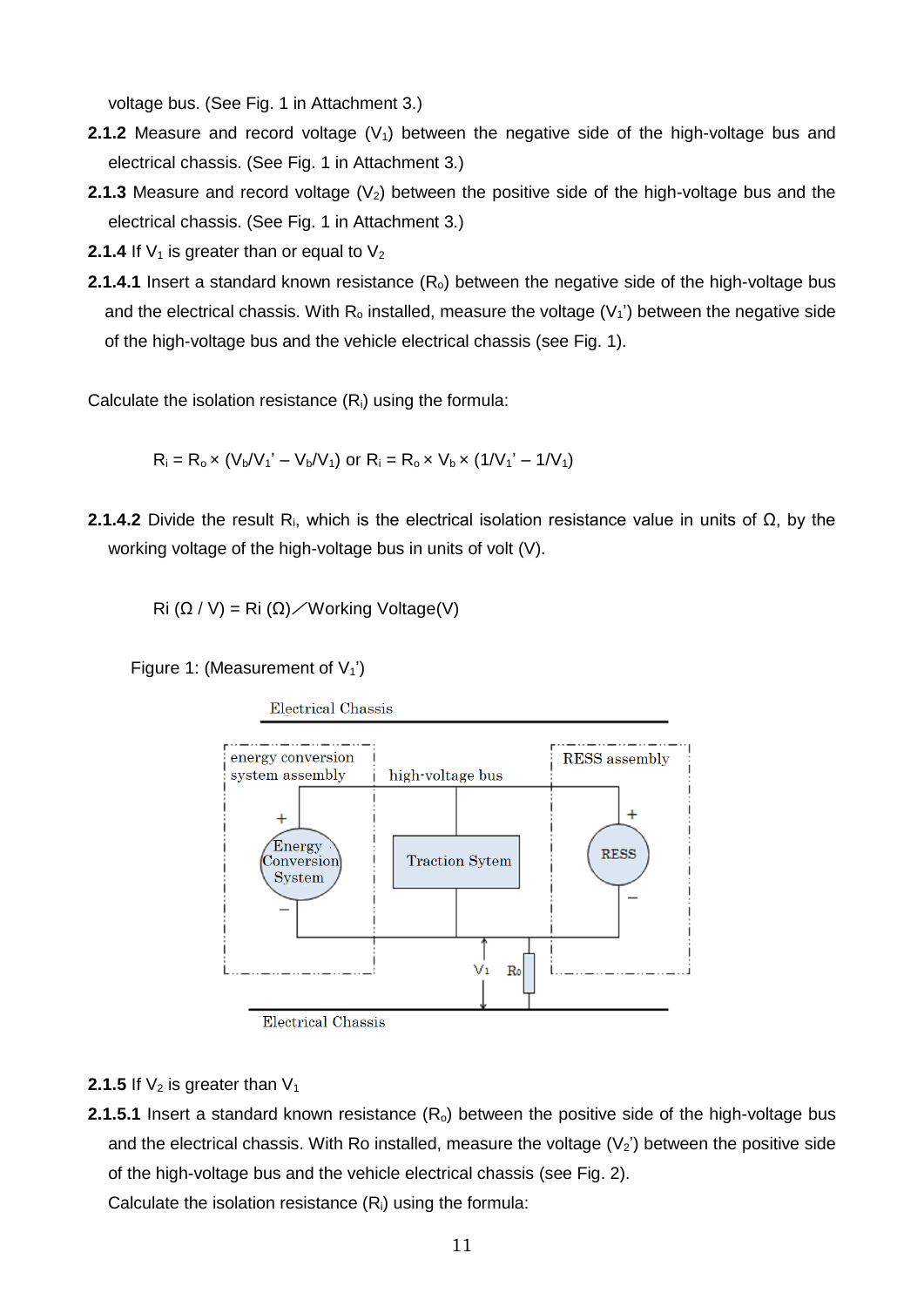$$
R_i = R_o \times (V_b/V_2' - V_b/V_2) \text{ or } R_i = R_o \times V_b \times (1/V_2' - 1/V_2)
$$

**2.1.5.2** Divide the result Ri, which is the electrical isolation resistance value in units of Ω, by the working voltage of the high-voltage bus in units of volt (V).

 $R_i$  ( $\Omega$  / V) =  $R_i$  ( $\Omega$ ) / Working Voltage(V)

Figure 2: (Measurement of  $V_2$ )



Note 1: Standard known resistance R<sub>o</sub> (in units of Ω) is the value obtained by multiplying the minimum value of the required isolation resistance by the working voltage of the vehicle (in units of  $\Omega$  /V)  $±20%$ . Since this equation is valid for any  $R_0$ ,  $R_0$  does not have to be strictly this value, but this range of R<sub>o</sub> value provides a good resolution for voltage measurement.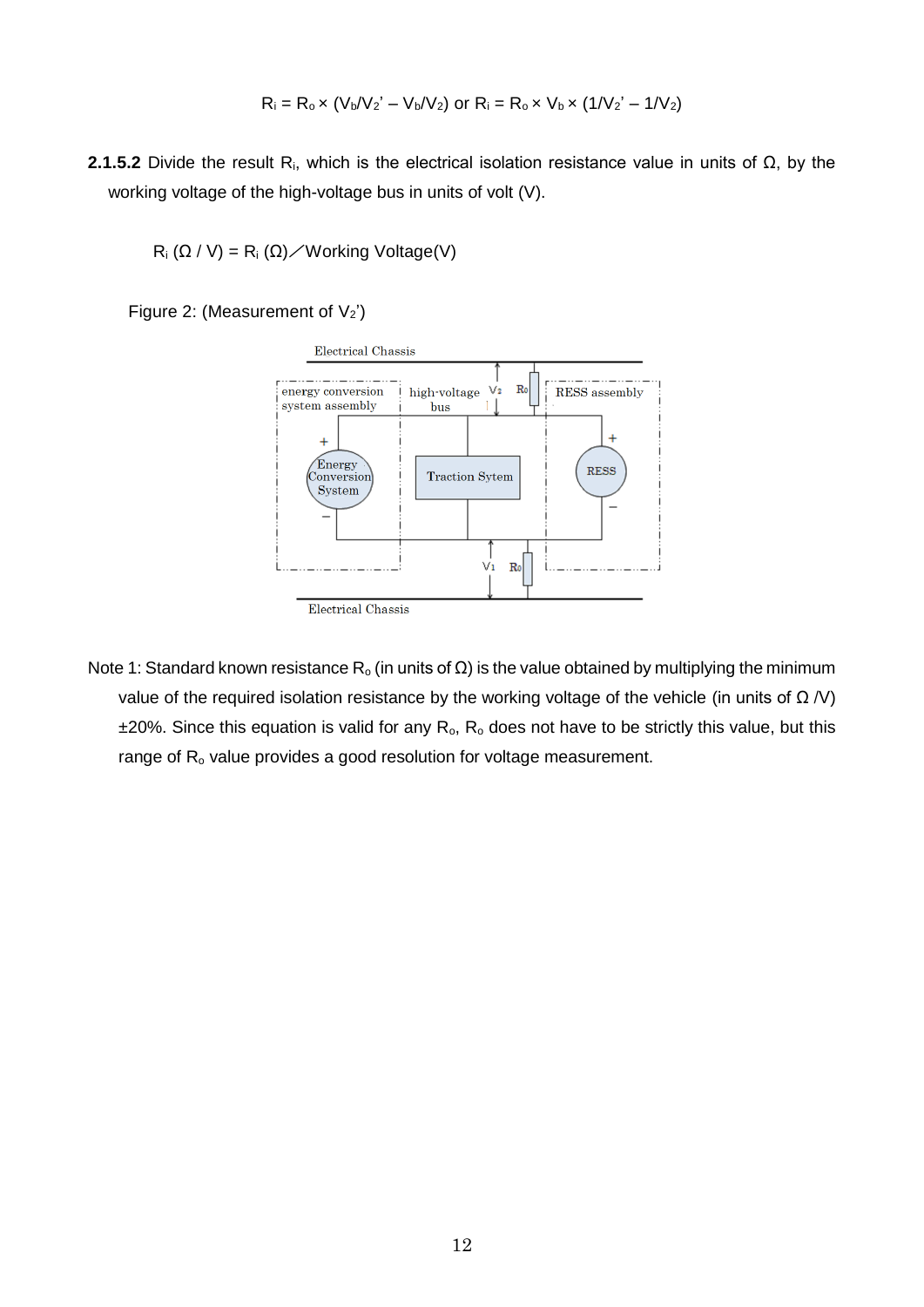## **ATTACHMENT 3: MEASUREMENT OF RESIDUAL VOLTAGE**

After the collision test, measure the voltages of the high-voltage bus  $(V_b, V_1, V_2)$  (see Fig. 1). Voltage is measured at a point in time between 5 seconds and 60 seconds after the collision.

Figure 1: (Measurements of Vb, V1, and V2)



**Electrical Chassis**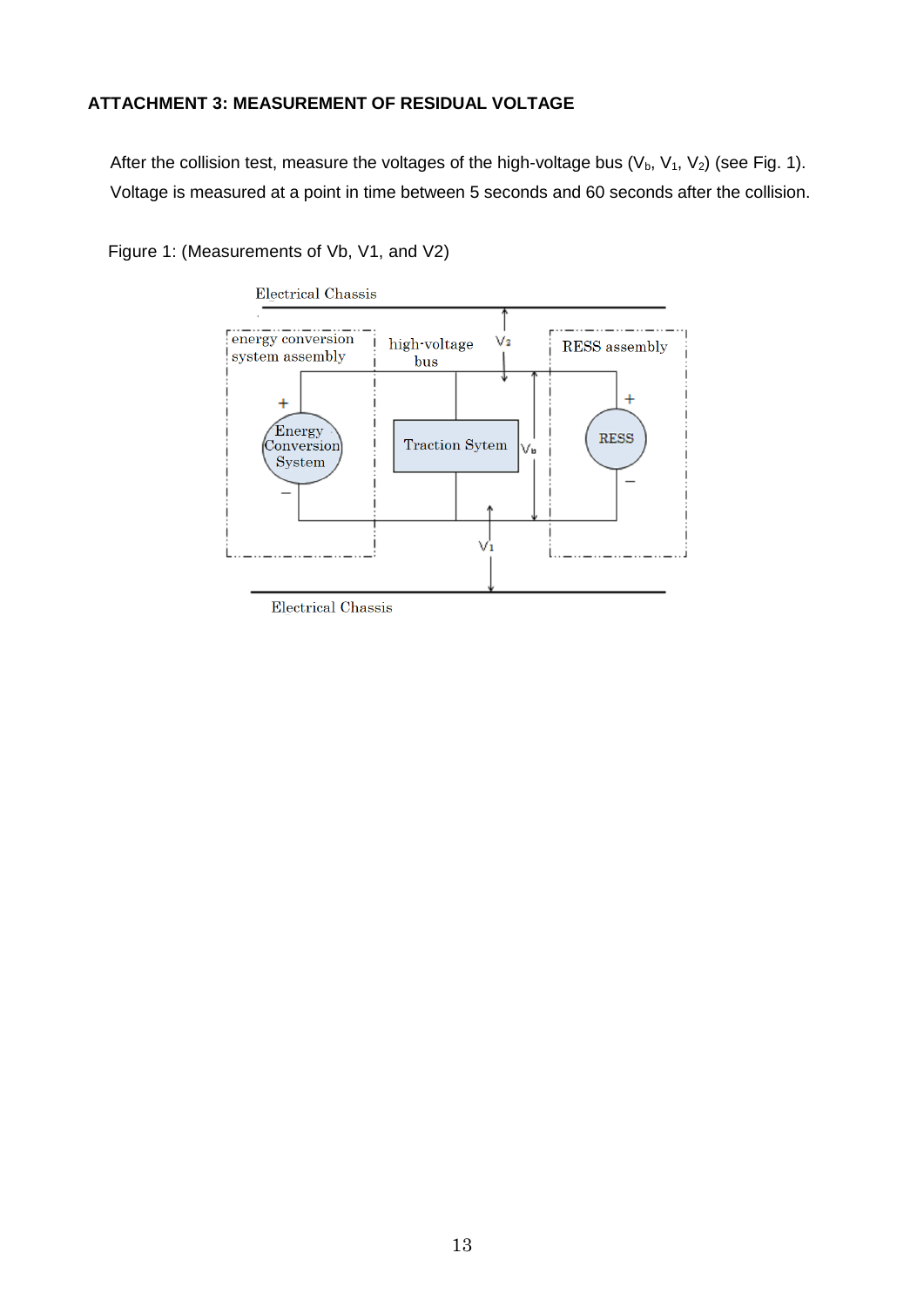#### **ATTACHMENT 4: MEASURING RESIDUAL ENERGY**

Before conducting the collision test, connect switch  $S_1$  and a known discharge resistance  $R_e$ with an appropriate capacitance in parallel (see Fig. 1).

Close the switch  $S_1$  at a point in time between 5 seconds and 60 seconds after the collision and measure and record voltage  $V_b$  and current  $I_e$ . Integrate the product of the voltage  $V_b$  and current  $I_e$  over the time elapsed between the moment switch  $S_1$  is closed (t<sub>c</sub>) and the moment voltage  $V_b$  falls below the high-voltage threshold 60 V DC  $(t_h)$ .

The result of this integration represents total energy (TE) expressed in units of Joule.

$$
(a) \hspace{3.1em} TE = \int_{t_c}^{t_h} V_b \rtimes I_e dt
$$

When  $V_b$  is measured at a point in time between 5 seconds and 60 seconds after the collision and the capacitance of condenser  $X$  ( $C_x$ ) is prescribed by the manufacturer, the total energy (TE) is calculated by the following formula:

(b) 
$$
TE = 0.5 \times C_x \times (V_b^2 - 3{,}600)
$$

When  $V_1$  and  $V_2$  (see Fig. 1 in Attachment 3) are measured at a point in time between 5 seconds and 60 seconds after the collision and the capacitance of condenser Y ( $C_{y1}$ ,  $C_{y2}$ ) is prescribed by the manufacturer, the total energy ( $TE_{y1}$ ,  $TE_{y2}$ ) is calculated by the following formula:

> (c)  $TE_{y1} = 0.5 \times C_{y1} \times (V_1^2 - 3{,}600)$  $TE_{y2} = 0.5 \times C_{y2} \times (V_2^2 - 3,600)$

Figure 1: (Example: Measurement of high-voltage bus energy stored in condenser X)

**Electrical Chassis** energy conversion high-voltage **RESS** assembly system assembly bus  $\overline{1}$  $\ddot{}$  $S<sub>1</sub>$ Energy Traction **RESS**  $_{\rm Conversion}$ V٤ **Sytem** System  $Re$ <u>. . . . . . . . . . . . . .</u>

**Electrical Chassis**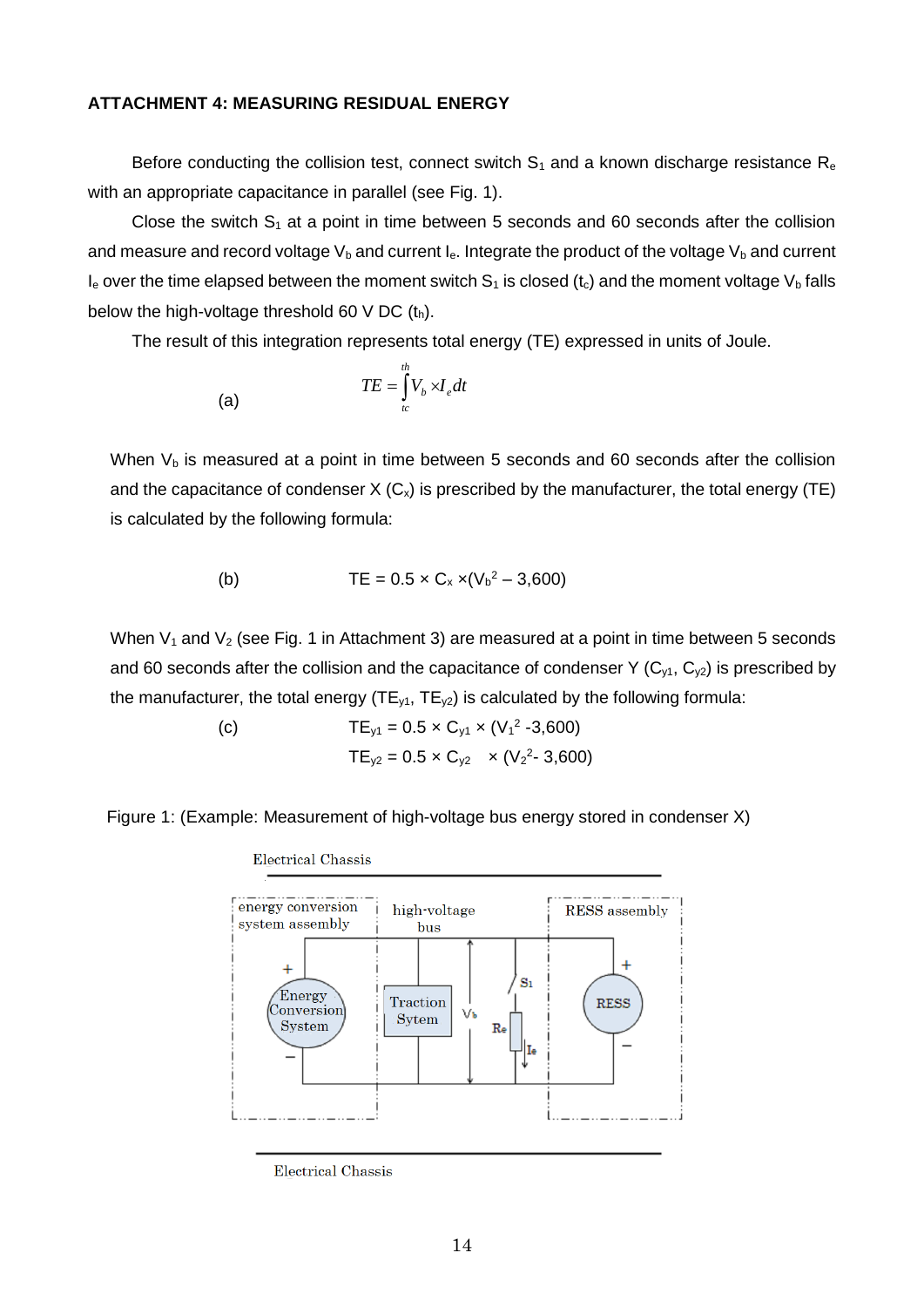# **APPENDIX 1: TEST VEHICLE DATA SHEET**

[To be filled in by vehicle manufacturer]

## **1. Principal Specifications**

| Vehicle's name / model (type)          |            |  |  |  |
|----------------------------------------|------------|--|--|--|
|                                        | <b>ICE</b> |  |  |  |
| Engine Type                            | Electric   |  |  |  |
| REESS type and electrolyte capacity    |            |  |  |  |
| Presence or absence of automatic       |            |  |  |  |
| disconnect and condition of activation |            |  |  |  |

# **2. Power Specifications**

| Relevant power system components         |                             |  |
|------------------------------------------|-----------------------------|--|
| Power system layout chart                |                             |  |
|                                          | <b>Traction motor</b>       |  |
|                                          | REESS <sup>*2</sup>         |  |
| Power system<br>components <sup>*1</sup> | Electric energy             |  |
|                                          | conversion system           |  |
|                                          | <b>Electrical converter</b> |  |
|                                          | Auxiliaries for running     |  |
|                                          | Coupling system for         |  |
|                                          | charging system             |  |
|                                          | Other                       |  |

\*1 Indicate respective locations (e.g., inside/outside the cabin) and attach drawings and photographs. Additionally, specify where to check for protection from electric shock.

\*2 Indicate where they are fixed and the method of fixation.

# **3. Documents on Installation of an Operation Indicator Lamp for Automatic Disconnect**

(Indicate the principle of operation and method of installation of the indicator lamp (electric circuits, sketches, etc.)).

# **4. Documents on Testing Method**

(Indicate how you chose the method for checking electric shock preventive performance and how you conducted the test by the method selected.)

# **5. Document on Safety Precautions Taken**

(Indicate precautions to be taken for safety of work by the testing institute.)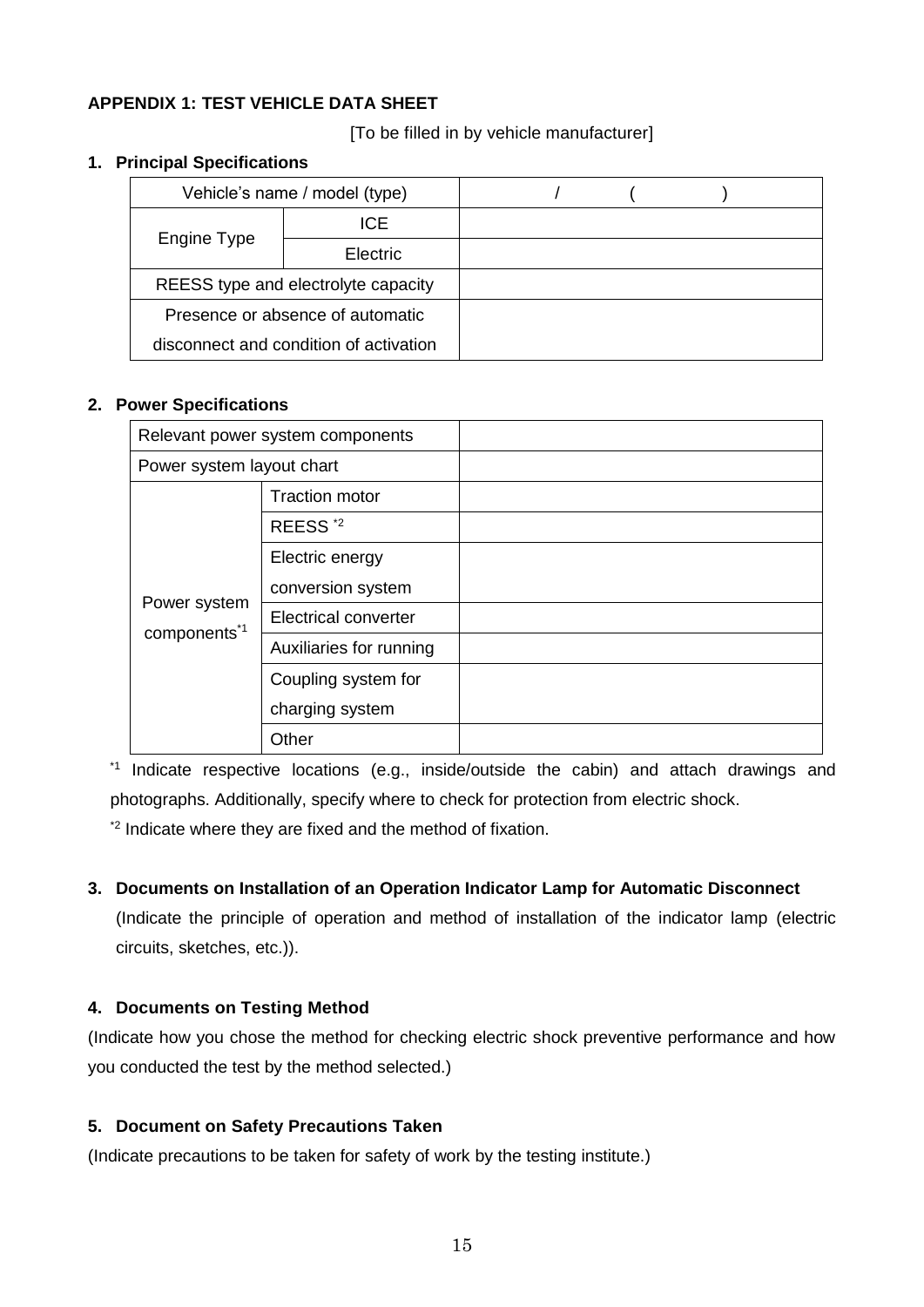# **APPENDIX 2: TEST RESULT RECORDING FORMS**

[To be filled in by the testing institute]

| Vehicle's name / model (type)       |                                        |  |  |  |
|-------------------------------------|----------------------------------------|--|--|--|
| <b>Chassis Number</b>               |                                        |  |  |  |
| Engine Type                         | ICE.                                   |  |  |  |
|                                     | Electric                               |  |  |  |
| REESS type and electrolyte capacity |                                        |  |  |  |
| Presence or absence of automatic    |                                        |  |  |  |
|                                     | disconnect and condition of activation |  |  |  |

# **1. Activation of automatic disconnect**

|  | Activation of automatic disconnect |  |
|--|------------------------------------|--|
|--|------------------------------------|--|

# **2. Requirements for protection from electric shock**

# **2.1 Requirements for protection from direct contact**

| <b>Equipment Name</b> | Inside or Outside | State of live parts |                   |
|-----------------------|-------------------|---------------------|-------------------|
|                       | the Vehicle       | <b>Before Test</b>  | <b>After Test</b> |
|                       | Inside / Outside  | Pass / Fail         | Pass / Fail       |
|                       | Inside / Outside  | Pass / Fail         | Pass / Fail       |
|                       | Inside / Outside  | Pass / Fail         | Pass / Fail       |

# **2.2 Requirements for protection from indirect contact**

|                       |                   | Conductive   | <b>Resistance Value</b> |             |
|-----------------------|-------------------|--------------|-------------------------|-------------|
|                       | Inside or Outside | parts:       | (Measured)              |             |
| <b>Equipment Name</b> | the Vehicle       | Exposed/Non- | <b>Before</b>           | After       |
|                       |                   | exposed      | Test                    | <b>Test</b> |
|                       | Inside / Outside  |              | Ω                       |             |
|                       | Inside / Outside  |              | Ω                       |             |
|                       | Inside / Outside  |              | Ω                       |             |

## **2.3 Isolation Resistance**

|                       | Inside or                 |       | Compliance with                                       |                              | <b>Isolation Resistance</b> |
|-----------------------|---------------------------|-------|-------------------------------------------------------|------------------------------|-----------------------------|
| <b>Equipment Name</b> | Outside<br>the<br>Vehicle | AC/DC | requirements for<br>protection from<br>direct contact | <b>Before</b><br><b>Test</b> | <b>After Test</b>           |
|                       |                           |       |                                                       |                              |                             |
|                       | Inside                    | AC/DC | Pass / Fail                                           | $\Omega$ /V                  | $\Omega$ /                  |